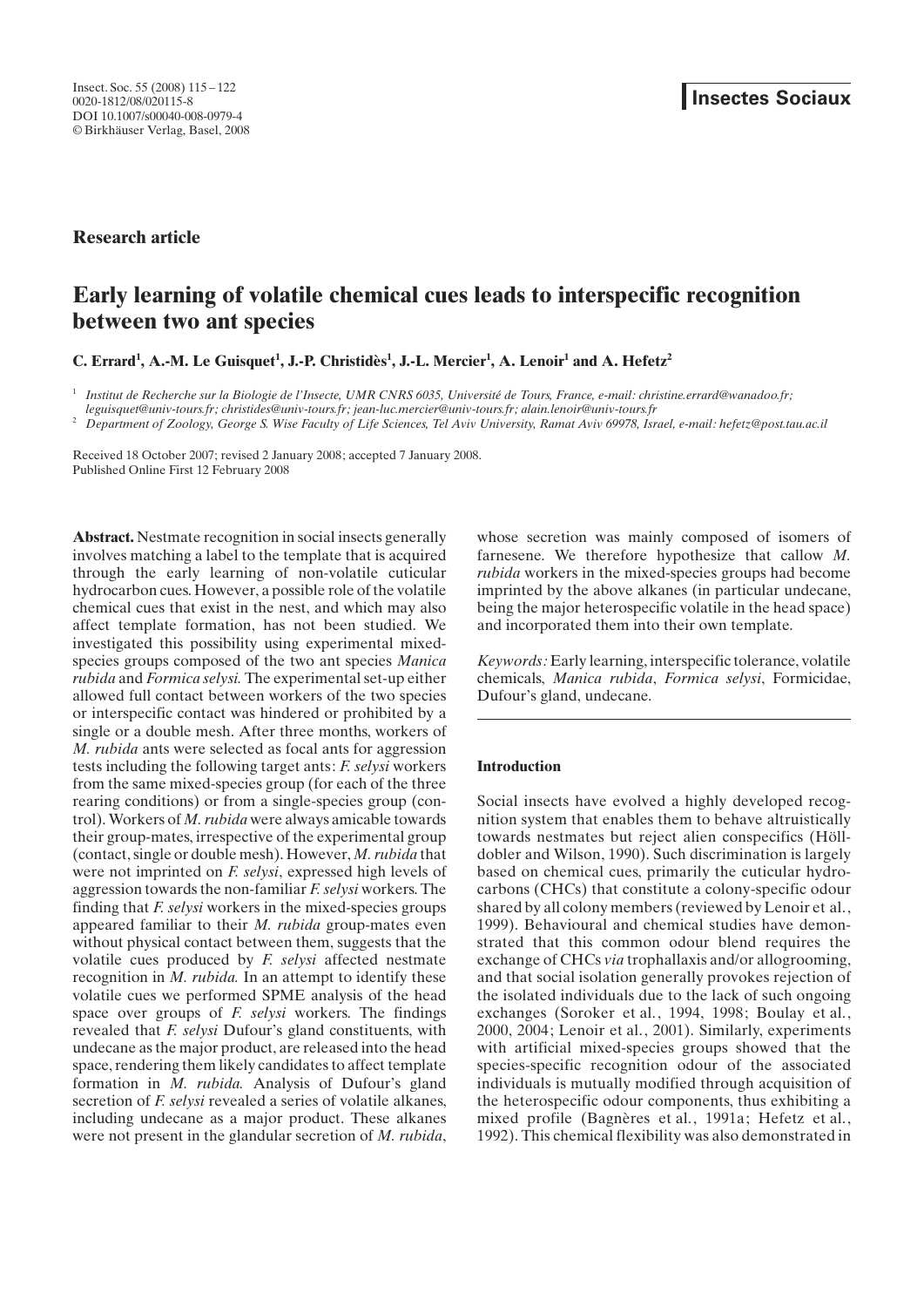xenobiotic and parasitic associations of ants (Lenoir et al., 1997; D'Ettorre et al., 2002), providing evidence of the ability of social parasites such as slave-making ants to match their CHC profiles to those of different host species.

However, species association can also exist when each species retains its own species-specific or even colonyspecific recognition pheromones. This is, for example, the case with arboreal ant gardens that constitute two or three co-inhabiting species, which share the same trails without aggression but in which each species keeps its specific cuticular chemistry (Orivel et al., 1997). In parabiotic associations of ground-dwelling ants each species tends to keep its specific profile without eliciting interspecific aggression, therefore dismissing chemical mimicry as the basis of the peaceful co-existence (Errard et al., 2003). Similarly, inter-specific coexistence between the fungusgrowing ants Cyphomyrmex and Wasmannia auropunctata, was explained by a dear-enemy phenomenon that may have resulted from a process of odour habituation (Grangier et al., 2007). To explain these phenomena, we hypothesised that lack of interspecific aggression between parabiotic associations results from familiarisation with the allospecific colonial odour. This may involve learning of the non-volatile heterospecific CHCs in species that have mutual contacts regularly, and/or in the absence of contacts, through learning of the heterospecific nest volatiles.

This hypothesis is supported by findings that both inter- and intra-specific recognition in two Atta species are mediated by alarm pheromone constituents, as well as substances from abdominal exocrine secretions (Hernandez et al., 2006). Akino and Yamaoka (2000) suggested that in Lasius fuliginosus volatiles act as a transient cue at short distances, while non-volatiles might serve as definitive signals for recognition of nestmates. Nest volatiles were also implicated in Camponotus fellah nestmate recognition (Katzav-Gozansky et al., 2004, 2008). However, the chemical nature of the volatile cues still remains uncertain.

Previous studies regarding the ontogeny of nestmate recognition in ants have shown the existence of a sensitive or critical period just after emergence, during which the young adults can be accepted into foreign nests (Jaisson, 1987, 1991). During this period, it was shown that the interactions (antennal contacts, allogroomings, trophallaxis) of the young adults with their host ants are essential for subsequent recognition of the introduced ants as nestmates. This critical period was also observed in artificially mixed-species groups, which can be formed only with callow ants (Fielde, 1903; Plateaux, 1960; Errard and Jaisson, 1984; Jaisson, 1991).

Generally, ants develop species-specific and colonyspecific CHCs only after the first hours of their adult life (on cuticular chemical insignificance of young ants, see Lenoir et al., 1999), facilitating their integration into their colonies. During this period of early adult life (chemical integration; Lenoir et al., 1999), specific chemical cues may be transferred from older workers to the callow ants, thus imprinting them with the colony odour in which they emerged (Jaisson, 1991). The existence and/or acquisition of similar chemical profiles between individuals sharing the same nest forms the basis of a peaceful coexistence. Finally, the general hypothesis has been that within this familiarization and/or habituation period, the young ants are able to learn the odour of their nearest social environment, which strongly influences the recognition of colonial membership (Wilson, 1971; Hölldobler and Michener, 1980; Carlin, 1989; Stuart, 1992; Errard, 1994b, Errard et al., 2006).

The exact process of cue learning during the sensitive period still remains unclear. It is generally considered to be acquired through familiarization with nestmate cuticular hydrocarbons following inter-individual and/or nest surface contacts. However, familiarization with nestmate volatile chemical cues, without any contact taking place, may also occur.

The research reported here was designed to test interindividual recognition in ants through volatile odour familiarization during their early social experience. To investigate the role of such volatile cues, we composed mixed-species groups of Manica rubida with Formica selysi under three rearing conditions: full contact, limited contact or no contact, by separating the two species by a single- or double-mesh screen, respectively. Manica rubida was selected as the focal species, taking advantage of the fact that its CHC blend is very distinctive from that of F. selysi (Hefetz et al., 1992). The behavioural observations were supplemented by chemical analyses of the transferred CHCs onto the focal ants, of the volatile substances in the group head space, and of their glandular origin.

#### Material and methods

#### Ant colonies and formation of experimental groups

Three colonies of Manica rubida (Myrmicinae) and three colonies of Formica selysi (Formicinae) were collected from the same habitat (Morillon, French Alps, altitude 700 m) in July 2002. The colonies were reared in the laboratory in blackened nesting tubes  $(180\times17 \text{ mm})$ placed in a plastic box  $(280\times275\times85 \text{ mm})$  that also served as a foraging arena, and regularly fed with the same diet of honey and mealworms ad libitum. These constituted the parent-colonies from which the experimental groups were prepared. To prepare the mixed-species groups, callow workers of each species, less than 5 hours post-emergence, were relocated to plastic boxes  $(80.5 \times 40 \text{ mm})$  and kept as described above. Three experimental groups were constructed: the two species were reared in a single compartment enabling full contact between all ants (n  $= 2$ ); the two species were separated into two compartments by a single mesh that allowed limited contact between the ants  $(n = 6)$ ; or separated by a double mesh (inter-mesh distance: 0.6 mm) preventing such contact but allowing volatile compounds to pass between compartments ( $n = 6$ ). Mixed-species groups were composed of  $10-$ 15 workers of each species. The single-species control groups were composed of 20 workers, also removed upon emergence from the same natal nest (two M. rubida and two F. selysi groups). Another mixedspecies control group was constructed with 3-month-old workers in which both species were separated by a double mesh  $(n= 4)$ . All groups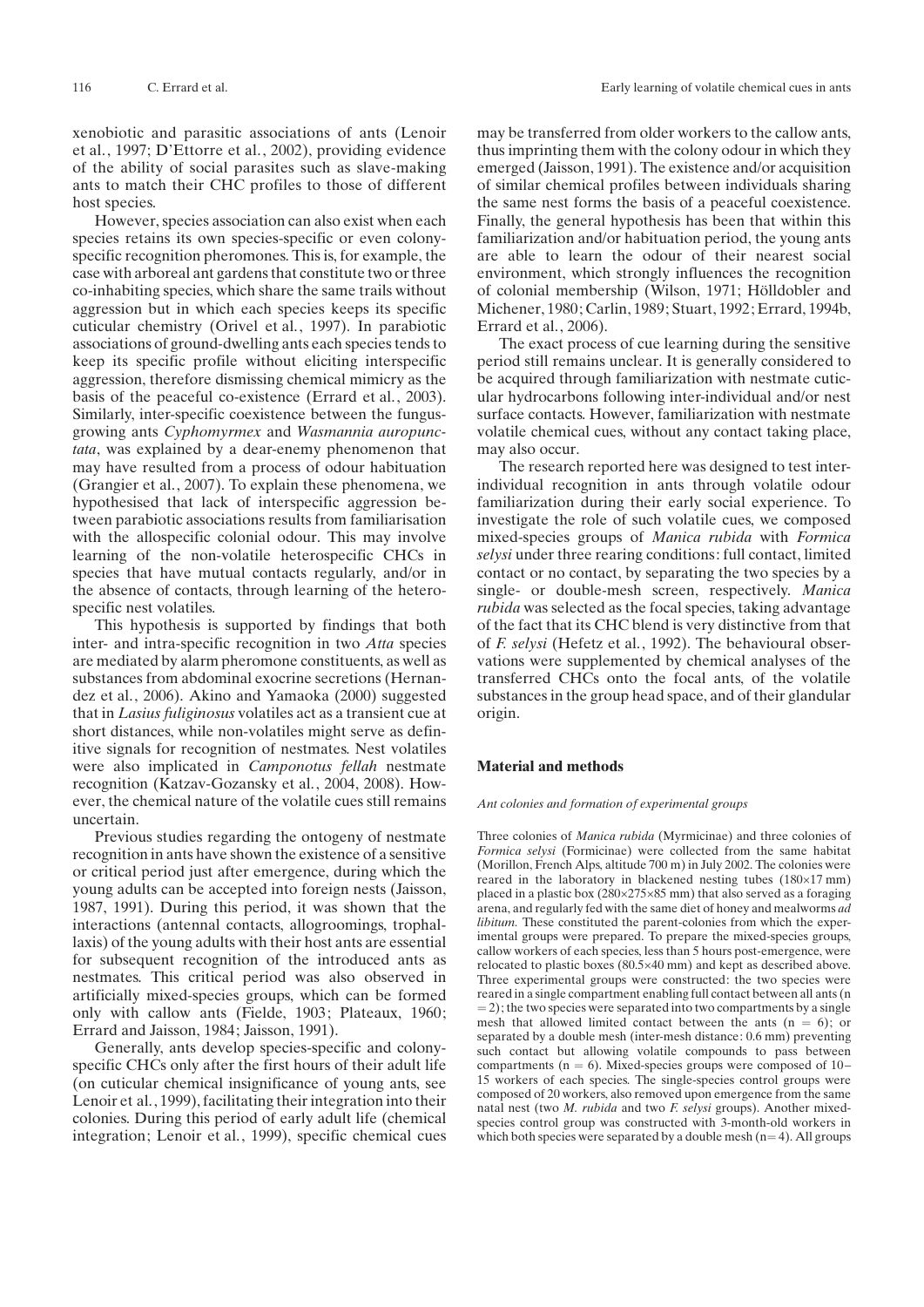

Figure 1a. The outcome of encounters (expressed as Aggressive Index) between workers of Manica rubida towards various types of target ant. For abbreviation of the various experimental conditions see Material and Methods. Different letters represent the groups that differed significantly. ANOVA,  $F_{4,94} = 10.23$ ,  $P < 10^{-4}$  followed by Newmann-Keuls Post Hoc test.

were kept queenless for at least three months before conducting the aggression tests.

#### Behavioural assays

The bioassays comprised dyadic encounters between a M. rubida worker taken either from a single-species group or from any of the mixed-species groups (for each of the three rearing conditions), and a target ant taken from a single-species group or from the same mixedspecies group (group-mate for each of the three rearing conditions). Behavioural observations and scoring were as described in earlier studies (Errard and Hefetz, 1997; Errard et al., 2006). The number of replicate experiments were more than ten  $(10-28)$ , with each individual tested only once in order to avoid possible effects of familiarization. The results were analyzed using ANOVA followed by Newmann-Keuls post- hoc test (Statistica for Windows 95  $\circledcirc$ ).

Abbreviations used in the text are as follows (origin of the test ant M. rubida / origin of the target ant):  $M/M - M$ . rubida workers from single-species groups encountering M. rubida nestmates (control); M/F  $(alien) - M. rubida workers from single-species groups encountering$ alien F. selysi workers from single-species groups;  $M/F$  (contact) – M. rubida workers from mixed-species groups, without mesh, encountering F. selysi group-mates;  $M/F$  (sm) – M. rubida workers from mixedspecies groups, where the species were separated by a single mesh, encountering F. selysi group-mates; M/F (dm) – M. rubida workers from mixed-species groups, where the species were separated by a double mesh, encountering F. selysi group-mates.

#### Chemical analysis

Identification of cuticular hydrocarbons of M. rubida and F. selysi from single- and mixed-species groups was previously reported by Bagnères et al. (1991a) and Hefetz et al. (1992). For the present study we ascertained by GC/MS (Turbomass system (Perkin-Elmer, Norwalk, CT, USA) operated at 70eV) that the CHC profiles of the workers from our laboratory-reared colonies qualitatively matched with those previously reported.

In order to trap F. selysi worker-borne volatiles, we separated 20 – 30 workers from the parent colony in a glass pot, with an SPME fibre (85*m*m polyacrylate coating, SUPELCO Bellafonte, PA) positioned at the head space in a way that prevented any contact with the ants. After 24 h of the ants' presence in the pot, the fibre was desorbed in the GC/  $MS$  injector for 2 min at  $250^{\circ}$ C in splitless mode, and analyzed using a BP1capillary column that was temperature programmed from  $60^{\circ}$ C (2 min hold) to 300 $^{\circ}$ C at 5 $^{\circ}$ C/min with a final hold of 20 min.

For analyses of F. selysi and M. rubida Dufour's gland secretions,  $20$ workers were cooled for 15 min and then killed by freezing. The glands were cleanly dissected out under a binocular microscope, briefly dried, and immersed in pentane for extraction. The samples were analysed by GC/MS as above.

## **Results**

## Behavioural tests

Encounters between M. rubida workers and introduced F. selysi, both from single-species groups (positive control) were highly aggressive (Fig. 1a, M/F,  $AI = 1.06 \pm 0.77$ ), whereas when encountering nestmates (negative control) the ants briefly antennated and departed peacefully (Fig. 1a, M/M,  $AI = 0.01$ ) (ANOVA:  $F_{4,94} = 10.23$ ,  $p<10^{-4}$ ). In contrast, in encounters between *M. rubida* from mixed-species groups no aggression was shown towards the F. selysi group-mates irrespective of treatment (full contact, limited contact via a single mesh barrier, or no contact via a double mesh barrier; Fig. 1a,  $0.01 \pm 0.01$  > AI > 0.43  $\pm$  0.16). The aggression levels in these confrontations were not different from that of the negative control (Newman-Keuls,  $F_{3.87} = 1.69$ ; p = 0.92; p  $= 0.26$ ;  $p = 0.29$ ). Mutual inspections of the encountering ants (measured as duration of antennal contacts) were always low except for the encounter between groupmates that had had previous contact (Fig. 1b,  $F_{4,84} = 17.55$ ,  $p<10^{-4}$ ).

We repeated the double-mesh experiment (ants reared in compartmentalized groups without possibility of heterospecific contacts), but used 3-month-old M.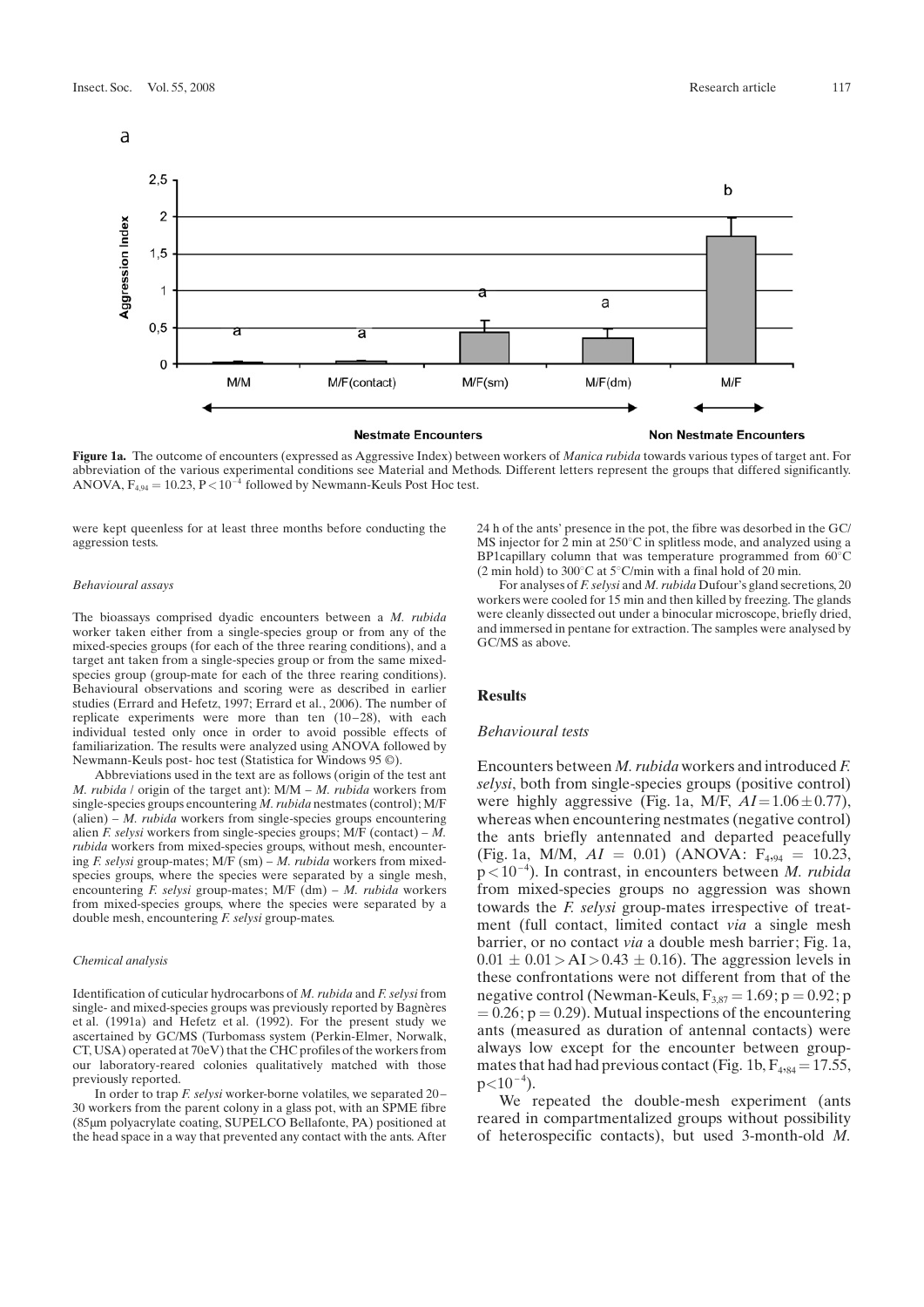

Figure 1b. Average inspection time (expressed as antennal contact duration in seconds) between the two encountered ants. Group abbreviations as described in Material and Methods. Different letters represent the groups that differed significantly. ANOVA,  $F_{4,84} = 17.55$ ,  $P \lt 10^{-4}$  followed by Newmann-Keuls Post Hoc test.

rubida and F. selysi individuals, rather than callows. In this case, the confrontations were significantly more aggressive even compared to individuals reared in homospecific groups (positive control)  $(AI = 4.33 \pm 1.08, AI = 1.73 \pm 1.08)$ 1.03, respectively,  $p = 0.001$ ).

#### Chemical analyses

Analyses of cuticular profiles of M. rubida reared in mixed-species group in full contact (without mesh) revealed that they had acquired about  $23.0 \pm 3.2\%$  of heterospecific hydrocarbons (essentially alkenes and alkadienes, which were absent in the single-species control M. rubida) from their F. selysi group-mates, confirming previous reports (Bagnères et al., 1991a; Hefetz et al., 1992). However, there were no signs of such transfer when M. rubida were separated from their F. selysi group-mates by either a single or a double mesh.

Discriminant analysis performed on relative proportions of the major hydrocarbon peaks of M. rubida workers reared under the four different conditions shows that individuals clustered together, forming three separate groups (Fig. 2;  $F_{60,30}$  = 2.41, p < 0.004). The first discriminant variable separated the ants from the mixedspecies groups with full contact (M/F contact) from the other groups (single-species group, M/M; mixed-species group separated by a single mesh, M/F sm; and mixedspecies group separated by a double mesh, M/F dm)  $(p<10^{-4})$ , but these groups (M/M, M/F sm, M/F dm) did not differ significantly ( $p = 0.102$ ).

Since the familiarization of M. rubida workers with F. selysi odours in the single- or double- mesh experiments could not be attributed to the acquisition of heterospecific CHCs, we investigated the possibility that it was the volatiles emitted by F. selysi that caused the effect. Analysis of the head space over a group of F. selysi workers, trapped by the SPME fibre, revealed the presence of both straight-chain and branched alkanes, of which undecane was the major constituent (75%), accompanied by methyl branched alkanes, the sesquiterpenes E,E- and E,Z-farnesene, and a series of short fatty acids from C5 to C9 (Fig. 3a). Analysis of F. selysi Dufour's gland secretion revealed an identical series of hydrocarbons, of which undecane represented 87% of the total gland content, in addition to several methylbranched alkanes and at least one farnesene isomer, but not the fatty acids (Fig. 3b). The *M. rubida* Dufour's gland revealed several isomers of farnesene, as described before (Jackson et al., 1990), but there were no traces of the F. selysi n-alkanes.

## **Discussion**

This study has shown that *M. rubida* recognized familiar F. selysi even when they had been reared behind a single or a double mesh, without any allospecific contact. The tolerance exhibited between the two species reared under such conditions did not differ from that observed when the two species had had full contact, and thus had had the possibility of perception and exchange of the allospecific recognition cues. This was in sharp contrast to the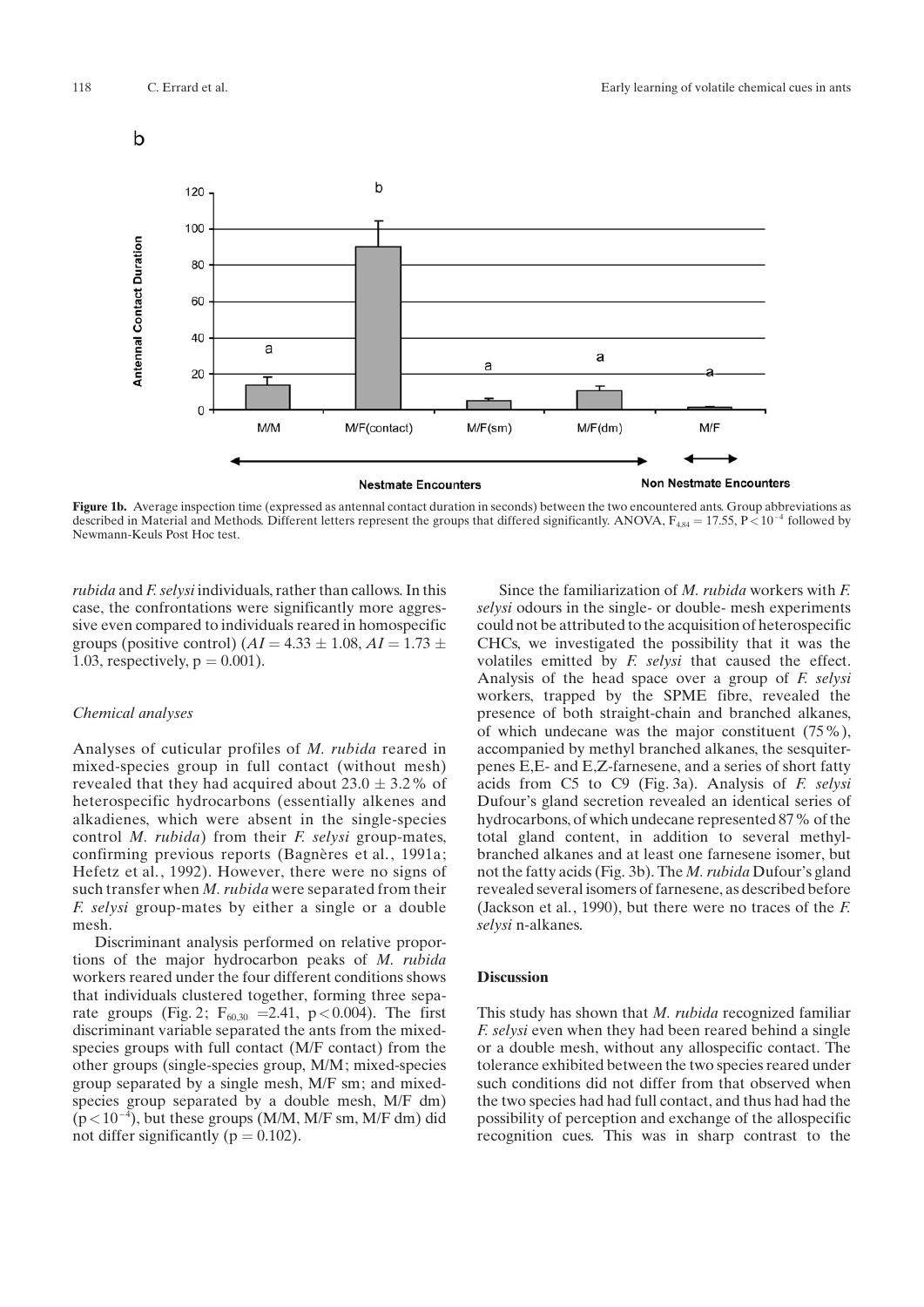

Figure 2. Discriminant analysis (Ward's method, Euclidean distances) conducted on the relative proportions of the 20 major hydrocarbon peaks of the cuticular profiles (C<sub>23</sub>, 11 Me C<sub>23</sub>, C<sub>25</sub>, I, C<sub>25</sub>, 11 Me C<sub>25</sub>, 5 Me C<sub>25</sub>, 3 Me C<sub>25</sub>, C<sub>86</sub>, 9 Me C<sub>26</sub>, C<sub>27</sub>, 1<sub>2</sub>, C<sub>27</sub>, 11 Me C<sub>27</sub>, 5,17 diMe C<sub>27</sub>, C<sub>28:1</sub>, 8,12  $\text{diMeC}_{27}$ , C<sub>29:2</sub>, C<sub>29:1</sub>, C<sub>31:2</sub>) of *M. rubida* workers from the three experimental groups (6 mixed-species groups: full contact, 11 single-mesh groups: limited contact, 9 double-mesh groups: no contact) and 5 from the single-species control M. rubida group.

aggression reported in encounters between M. rubida and F. selysi reared in single-species group, which generally culminated in the death of the F. selysi workers (Errard, 1994a,b).

It was previously reported that the tolerance observed in artificially mixed-species groups of *M. rubida* F. selysi can be attributed to mutual perception as well as exchange of the corresponding CHC, consequently creating a uniform group odour (Errard, 1994a; Hefetz et al., 1992; Vienne et al., 1995). However, under our experimental conditions, familiarization could not be explained by CHC exchange leading to a common group-odour, since such chemical transfer was not observed. This was unequivocal, since F. selysi possess large amounts of alkenes, which were completely absent in the single-species control M. rubida group but were present in M. rubida reared in the mixed-species groups. We could not detect any traces of these alkenes when either a single- or a double-mesh screen separated the two species housed together. These findings suggest that M. rubida reared in mixed-species groups without any contact with F. selysi workers recognized their allospecific group-mates by means of chemical cues other than CHCs. Moreover, the results of the double-mesh condition indicate that these chemicals are volatiles. SPME trapping of the head space revealed a series of compounds that are also found in F. selysi Dufour's gland in similar relative proportions. Although we do not as yet have causative proof, we suggest that these volatiles also emanate from Dufour's gland in the mixed-species groups, and occupy the head space of the groups. We do not as yet know the mechanism involved or the relationship between the CHCs and Dufour's compounds, but this finding is in line with previous suggestions that volatile cues too are involved in nestmate recognition (Jaffe, 1983; Hernandez et al., 2002; Katzav-Gozansky et al., 2004). The involvement of Dufour's gland in this process was also implied in studies with the red wood ant Formica lugubris (Cherix, 1983), and Lasius fuliginosus (Akino et al., 1995a,b), and Camponotus fellah (Katzav-Gozansky et al., 2008) in which the majority of the volatile components originate from Dufour's gland, and there was a correlation between levels of intraspecific aggression and qualitative variations in Dufour's gland contents.

Similarly, a number of studies have supported the idea that Dufour's gland contents of several *Formica* species contains species-specific linear hydrocarbons that act as alarm pheromones (Ali et al., 1987; Billen and Morgan, 1998). Likewise, Cherix (1983) reported that in F. lugubris Dufour's gland undecane was the major compound, comprising 50% or more of the secretion.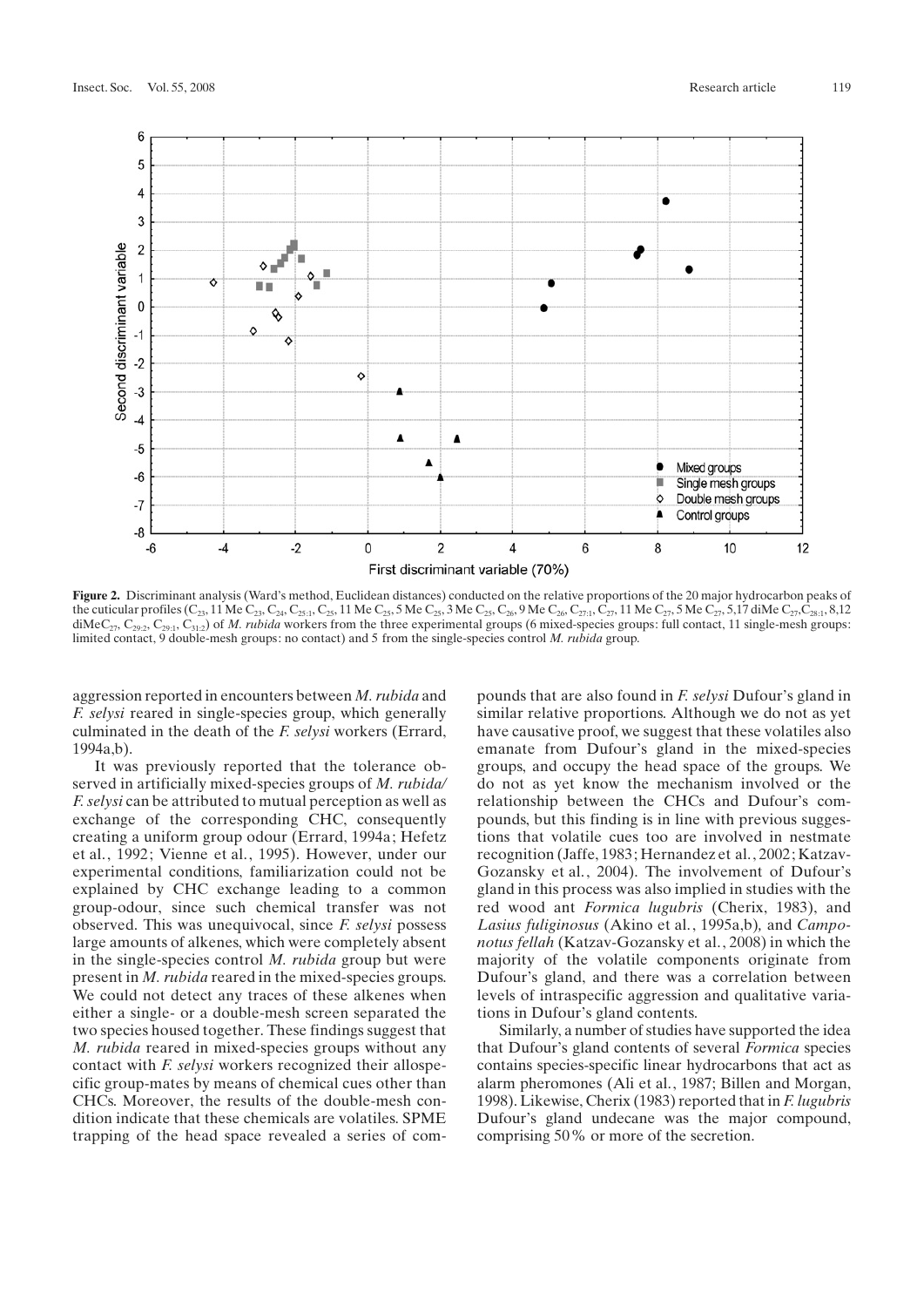

Figure 3. Total ion chromatogram of head space above a group of F. selysi workers, collected by means of SPME (A), and of Dufour's gland secretion of F. selysi workers (B).

Dufour's gland is by no means the only possible source of volatiles that may affect nestmate recognition. In Atta laevigata, the mandibular gland volatiles that act as an alarm pheromone were also reported to affect nestmate recognition (Jaffe, 1982; Jaffe and Marcuse, 1983; Jaffe and Sanchez, 1984; Hernandez et al., 2002, 2006). Those authors confirmed that nestmate recognition is based on cephalic odours and that these odours come mainly from the mandibular gland secretion.

In our case, only Dufour's gland volatiles were detected in the nest headspace. Analysis of F. selysi mandibular gland secretion by GC/MS revealed that its components were not present in the nest head space (unpubl. obs.).

A possible hypothesis explaining our behavioural findings is that M. rubida individuals could have learned the volatile compounds emitted by  $F$ . selysi Dufour's gland during the early stages of their life. In this case, inter-specific contact would not have been needed for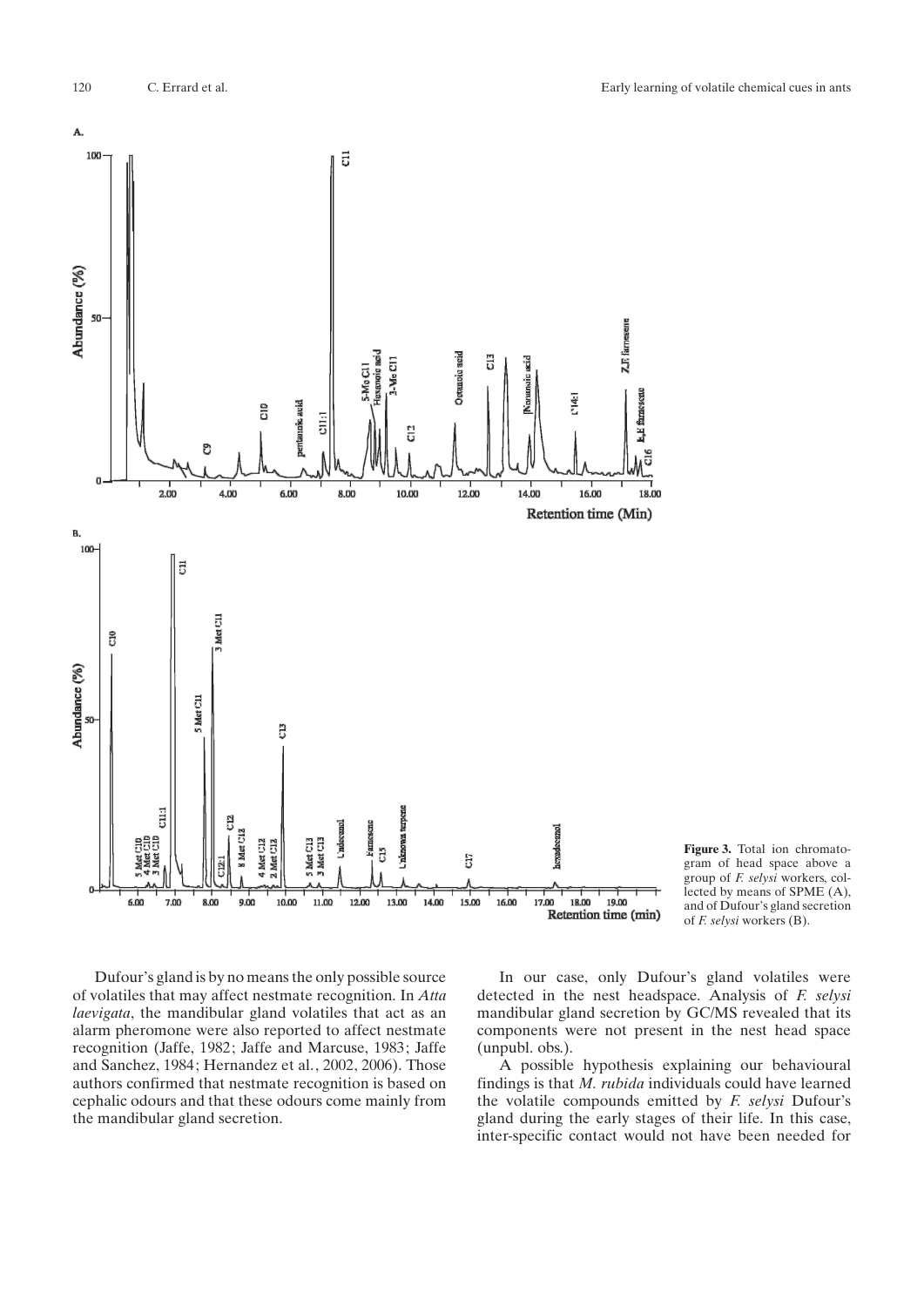tolerance to obtain between the two species, as long as M. rubida could familiarize with F. selysi volatiles in the head space, and thus act amicably upon the recognition process. This, we suggest, was facilitated by the fact that M. rubida workers lack these alkanes, in particular undecane, in their glandular secretions (confirming previous data by Jackson et al., 1990). Such odour familiarization and imprinting must take place early in life, since when older M. rubida and F. selysi were reared in the same nest but prevented from having heterospecific contact, both species exhibited high aggressiveness. This corroborates earlier reports showing that the creation of mixed-species groups is possible with callow ants but not with older ones (Jaisson, 1987).

The differences noted during our observations seem to support the hypothesis that the perception of learned volatile cues permits a general recognition process that precedes the identification of CHCs by contact. CHC discrimination appeared to require more attention, presumably in order to identify, by contact, the specific and colonial signal that is composed of subtle quantitative variations of these elements.

We hypothesize that when the ants are constrained to cohabit near aliens, this reduces their threshold of reactivity. We suggest that this sensitization may be mediated by the volatile compounds emanating from, for example, the Dufour's glands of the alien  $F$ . selysi. In the same way, previous studies have shown that associative learning can induce stronger responses than those that are genetically programmed. For example, colonies of the ant Pheidole dentata react more strongly to Solenopsis invicta invasions than to the invasions of other ant species. In fact, after repeated exposure to S. invicta, the P. dentata increased their aggressive response (Carlin and Johnston, 1984).

It is interesting to note that similar aspects of odorant chemistry exist in mammals, in which straight-chained aliphatic alkanes, and mainly undecane, can serve as molecular features in the combinatorial coding of odorant information (Ho et al., 2006). Those authors suggested that, in rats, the olfactory system does not respond equally to all aspects of odorant chemistry, functioning as a specific, rather than a general, chemical analysis system. Finally, as the entire animal kingdom seems to be generally equipped for undecane perception, this indicates that M. rubida ants which do not have undecane in their environment, may not however have lost the neural circuit that enables discrimination of this olfactory signal, like other ants and other animals. M. rubida ants are therefore very sensitive to undecane. It will be interesting to test the hypothesis that young imago M. rubida can be familiarized to *F. selysi* by simple exposure to undecane.

## Acknowledgements

We thank Raymond Jegat for technical help, Guy Bourdais for ant rearing and Naomi Paz for editorial assistance. We thank the two anonymous referees for constructive comments on this manuscript.

## References

- Akino T., Tsurushima T. and Yamaoka R. 1995a. 3-Formyl-7,11 dimethyl-(2E,6Z,10)-dodecatrienal: Antifungal compound in the mandibular gland of the ant, Lasius fuliginosus Latreille. Nippon Nogeikagaku Kaishi 69: 1581-1586
- Akino T., Tsurushima T. and Yamaoka R. 1995b. Antifungal and antibacterial activity of 3-Formyl-7,11-dimethyl-(2E,6Z,10)-dodecatrienal in the mandibular gland of Lasius fuliginosus Latreille. Jap. J. Appl. Entomol. Zool. 39: 329-333
- Akino T. and Yamaoka R. 2000. Evidence for volatile and contact signals of nestmate recognition in the black shining ant Lasius fuliginosus Latreille (Hymenoptera: Formicidae). J. Entomol.  $Sc. 3: 1-8$
- Ali M.F., Attygalle A.B., Morgan E.D. and Billen J.P.J. 1987. The dufour gland substances of the workers of Formica fusca and Formica lemani (Hymenoptera: Formicidae). Comp. Biochem. Physiol. 88: 59 – 63
- Bagnères A.G., Errard C., Mulheim C., Joulie C. and Lange C. 1991a. Induced mimicry of colony odours in ants. J. Chem. Ecol. 17: 1641 – 1664
- Bagnères A.G., Morgan E.D. and Clément J.L. 1991b. Species-specific secretions of the Dufour glands of three species of formicine ants (Hymenoptera, Formicidae). Biochem. Syst. Ecol. 19: 25 – 33
- Billen J. and Morgan E.D. 1998. Pheromones communication in social insects: source and secretions. In: Pheromone Communication in Social Insects (R.K. Vander Meer, M.D. Breed, K.E. Espelie and M.L. Winston, Eds), Westview Press, Boulder, CO, pp 3 – 33
- Boulay R., Hefetz A., Soroker V. and Lenoir A. 2000. Camponotus fellah colony integration: worker individuality necessitates frequent hydrocarbons exchanges. Anim. Behav. 59: 1127-1133
- Boulay R., Katzav-Gozansky T., Hefetz A. and Lenoir A. 2004. Odour convergence and tolerance between nestmates through trophallaxis and grooming in the ant Camponotus fellah (Dalla Torre). Insect. Soc. 51: 55 – 61
- Carlin N.F. 1989. Discrimination between and within colonies of social insects: two null hypotheses. Neth. J. Zool. 39:86-100
- Carlin N.F. and Johnston A.B. 1984. Learned enemy specification in the defense recruitement system of an ant. Naturwissenschaften 71: 156 – 157
- Cherix D. 1983. Intraspecific variations of alarm pheromones between two populations of the red wood ant Formica lugubris Zett. (Hymenoptera, Formicidae). Mitt. Schweiz. Entomol. Ges. 56: 57 – 65
- D'Ettorre P., Mondy N., Lenoir A. and Errard C. 2002. Blending in with the crowd: social integration into their host colonies using a flexible signature. *Proc. R. Soc. London B* 269: 1911-1918
- Errard C. 1994a. Development of interpecific recognition behavior in the ants Manica rubida and Formica selysi (Hymenoptera: Formicidae) reared in mixed-species groups. J. Insect Behav. 7: 83 – 99
- Errard C. 1994b. Long-term memory involved in nestmate recognition in ants. Anim. Behav. 48: 263 – 271
- Errard C. and Hefetz A. 1997. Label familiarity and discriminatory ability of ants reared in mixed groups. Insect. Soc. 44: 189 – 198
- Errard C., Hefetz A. and Jaisson P. 2006. Social discrimination tuning in ants: template formation and chemical similarity. Behav. Ecol. Sociobiol. **59:** 9-14
- Errard C., Ipinza Regla J. and Hefetz A. 2003. Interspecific recognition in Chilean parabiotic ant species. Insect. Soc. 50: 268 – 273